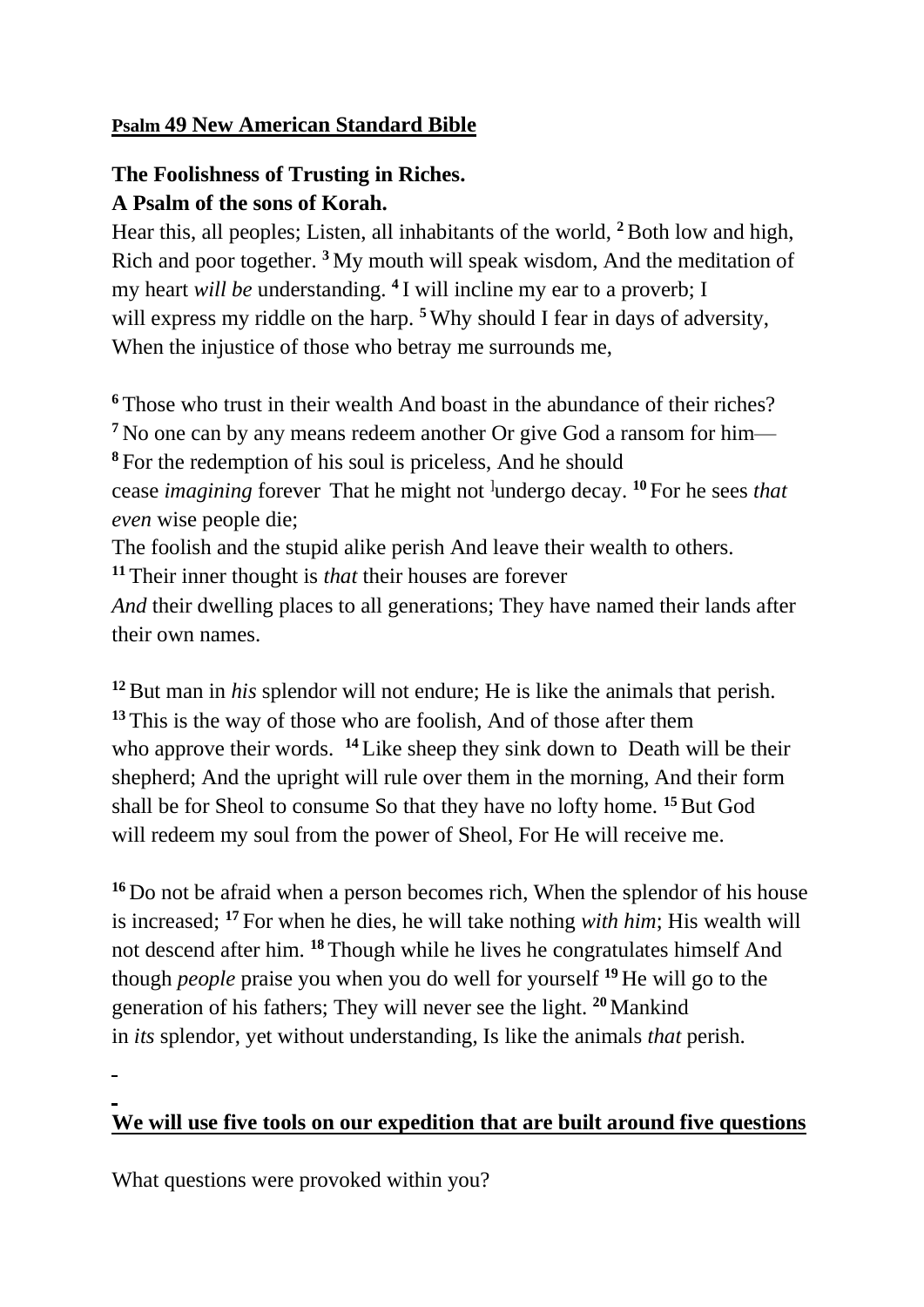Did anything confuse you? Did anything move you emotionally? Did God instruct you to do something? Did you gain any insight into God's character?

- 1. The psalm was written by the sons of [Korah](https://en.wikipedia.org/wiki/Korahites) after recognizing their father's greed for wealth as the root of his downfall, and to teach that the purpose of one's life on earth is to enhance his or her spiritual development and to prepare for the [world to come.](https://en.wikipedia.org/wiki/World_to_come)
- 2. The [Kohathites](https://en.wikipedia.org/wiki/Kohathites) descended from the Sons of Korah. They were an important branch of the singers of the Kohathite division [\(2 Chronicles](https://bible.oremus.org/?passage=2%20Chronicles%2020:19&version=nrsv)  [20:19\)](https://bible.oremus.org/?passage=2%20Chronicles%2020:19&version=nrsv).
- 3. The Sons of Korah were the sons of [Moses'](https://en.wikipedia.org/wiki/Moses) nephew [Korah.](https://en.wikipedia.org/wiki/Korah#Korah,_son_of_Izhar,_leader_of_a_rebellion_against_Moses)
- 4. The story of Korah is found in Numbers 16.
- 5. Korah led a revolt against Moses; he died, along with all his coconspirators, when God caused "the earth to open her mouth and swallow him and all that appertained to them" (Numbers 16:31-33).
- 6. However, "the children of Korah died not" [\(Numbers 26:11\)](https://www.mechon-mamre.org/p/pt/pt0426.htm#11).
- 7. Several [psalms](https://en.wikipedia.org/wiki/Psalm) are described in their opening verses as being by the Sons of Korah: numbers [42,](https://en.wikipedia.org/wiki/Psalm_42) [44](https://en.wikipedia.org/wiki/Psalm_44)[–49,](https://en.wikipedia.org/wiki/Psalm_49) [84,](https://en.wikipedia.org/wiki/Psalm_84) [85,](https://en.wikipedia.org/wiki/Psalm_85) [87](https://en.wikipedia.org/wiki/Psalm_87) and [88.](https://en.wikipedia.org/wiki/Psalm_88)
- 8. Who wrote Psalm 49?
- 9. The Psalm is a call to all to pay attention to what is about to be declared.
- 10. Whatever is our reality of life, there are some things in life that will apply to us all.
- 11. It takes a lot of courage to invite everyone to listen to what you call 'wisdom'.
- 12. What is it to 'meditate in your heart' and for what purpose do we do it?
- 13. Inclining your ear is to give your all, to pay attention and to understand with everything that is within (your body, soul and spirit).
- 14. Many songs are written to music that express the contemplations of our hearts.
- 15. As a believer in Christ should we ever fear?
- 16. When adversary comes and our enemy rises up against us, what should we do?
- 17. The fool puts his trust in his wealth to redeem him from his enemy, but the wise person puts their trust in God.
- 18. How do you know you are trusting in God?